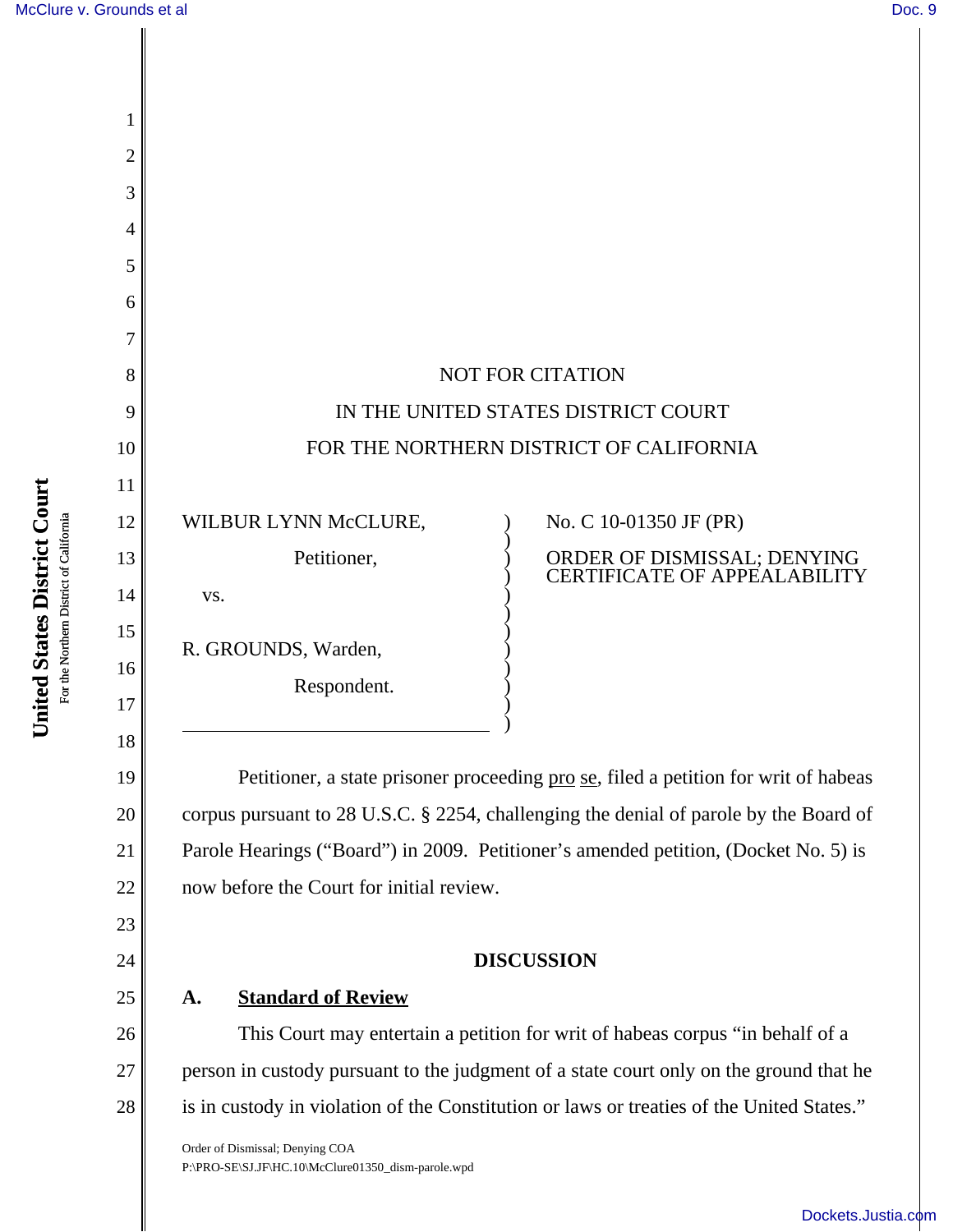1

2

3

4

5

6

7

8

9

10

11

12

13

14

15

16

17

18

19

20

21

22

23

24

25

**United States District Court**

United States District Court

28 U.S.C. § 2254(a); Rose v. Hodges, 423 U.S. 19, 21 (1975).

A district court shall "award the writ or issue an order directing the respondent to show cause why the writ should not be granted, unless it appears from the application that the applicant or person detained is not entitled thereto." 28 U.S.C. § 2243.

## **B. Petitioner's Claims**

Petitioner claims that the Board's decision finding him unsuitable for parole violates due process because there is no evidence that he is a current threat to society. Petitioner relies on the en banc decision by the United States Court of Appeals for the Ninth Circuit in Hayward v. Marshall, No. 603 F.3d 546, 562-63 (9th Cir. 2010). (Pet. at 3.) However, the United States Supreme Court has recently determined that for the purposes of habeas federal habeas review, a California prisoner is entitled to only "minimal" procedural protections in connection with a parole suitability determination. Swarthout v. Cooke, No. 10-333, slip op. 4-5 (U.S. Jan. 24, 2011). The procedural protections to which the prisoner is entitled under the Due Process Clause of the Fourteenth Amendment are limited to an opportunity to be heard and a statement of the reasons why parole was denied. Id. The attachments to the petition show that petitioner received at least this amount of process. The Constitution does not require more. Id. at 5.

26 Whether the Board's decision was supported by some reliable evidence of current dangerousness is irrelevant in federal habeas. The Supreme Court has made clear that "it is no federal concern... whether California's 'some evidence' rule of judicial review (a procedure beyond what the Constitution demands) was correctly applied." Id. at 6. In light of the Supreme Court's determination that due process does not require that there be any amount of evidence to support the parole denial, the petitions fails to state a cognizable claim for relief.

- 27
- 28

///

///

Order of Dismissal; Denying COA P:\PRO-SE\SJ.JF\HC.10\McClure01350\_dism-parole.wpd 2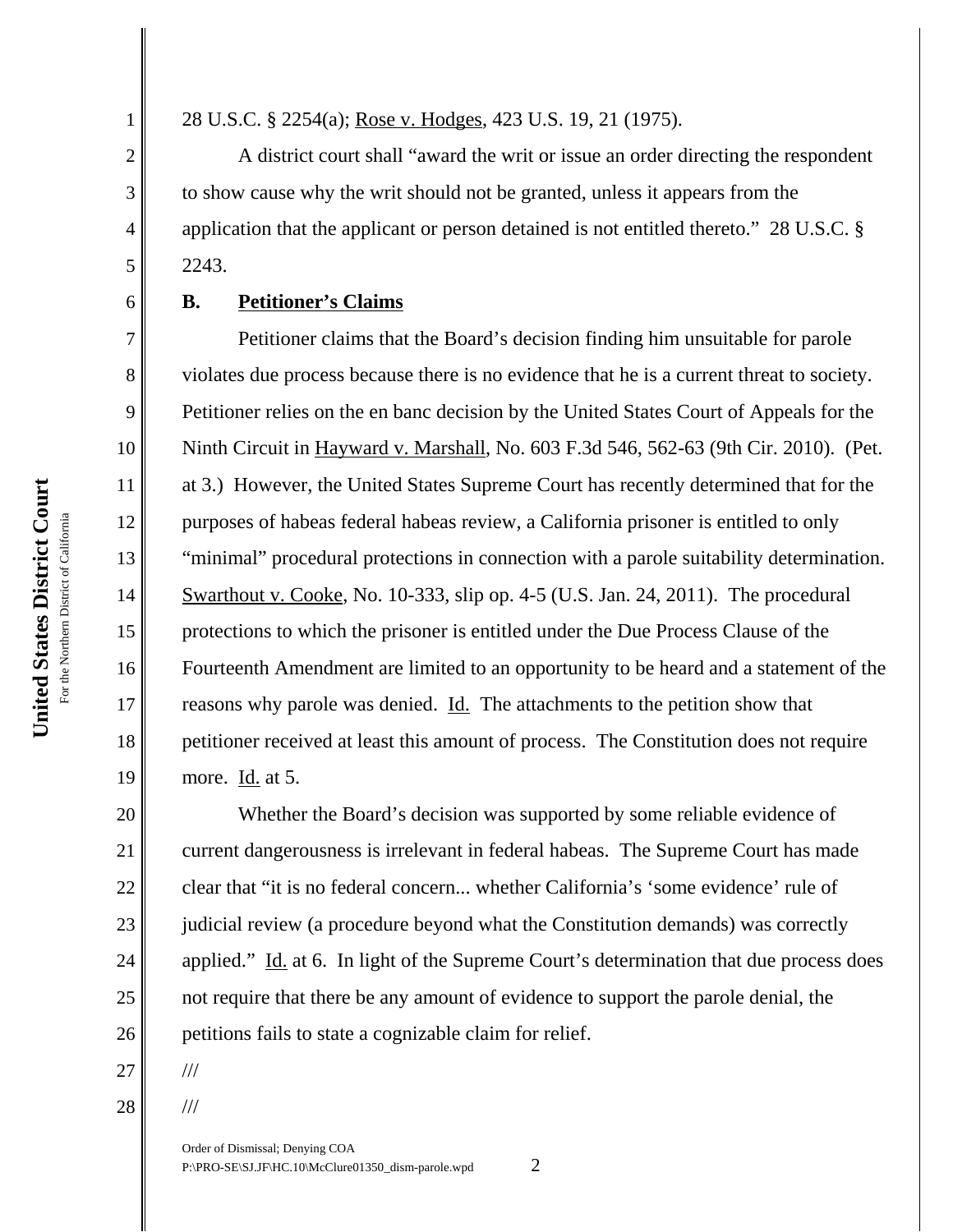| 1        | <b>CONCLUSION</b>                                                                          |
|----------|--------------------------------------------------------------------------------------------|
| 2        | For the foregoing reasons, the petition for a writ of habeas corpus is                     |
| 3        | DISMISSED for failure to state a cognizable claim for relief.                              |
| 4        | Pursuant to Rule 11 of the Rules Governing Section 2254 Cases, a certificate of            |
| 5        | appealability ("COA") under 28 U.S.C. § 2253(c) is DENIED because it cannot be said        |
| 6        | that "reasonable jurists" would find the district court's assessment of the constitution   |
| 7        | claims debatable or wrong. Slack v. McDaniel, 529 U.S. 473, 484 (2000).                    |
| 8        | IT IS SO ORDERED.                                                                          |
| 9        | DATED: $3/31/11$<br><b>JEREMY FC</b>                                                       |
| 10       | United States District Judge                                                               |
| 11       |                                                                                            |
| 12       |                                                                                            |
| 13       |                                                                                            |
| 14       |                                                                                            |
| 15       |                                                                                            |
| 16       |                                                                                            |
| 17       |                                                                                            |
| 18       |                                                                                            |
| 19       |                                                                                            |
| 20       |                                                                                            |
| 21       |                                                                                            |
| 22       |                                                                                            |
| 23       |                                                                                            |
| 24       |                                                                                            |
| 25       |                                                                                            |
| 26<br>27 |                                                                                            |
| 28       |                                                                                            |
|          | Order of Dismissal; Denying COA<br>3<br>P:\PRO-SE\SJ.JF\HC.10\McClure01350_dism-parole.wpd |